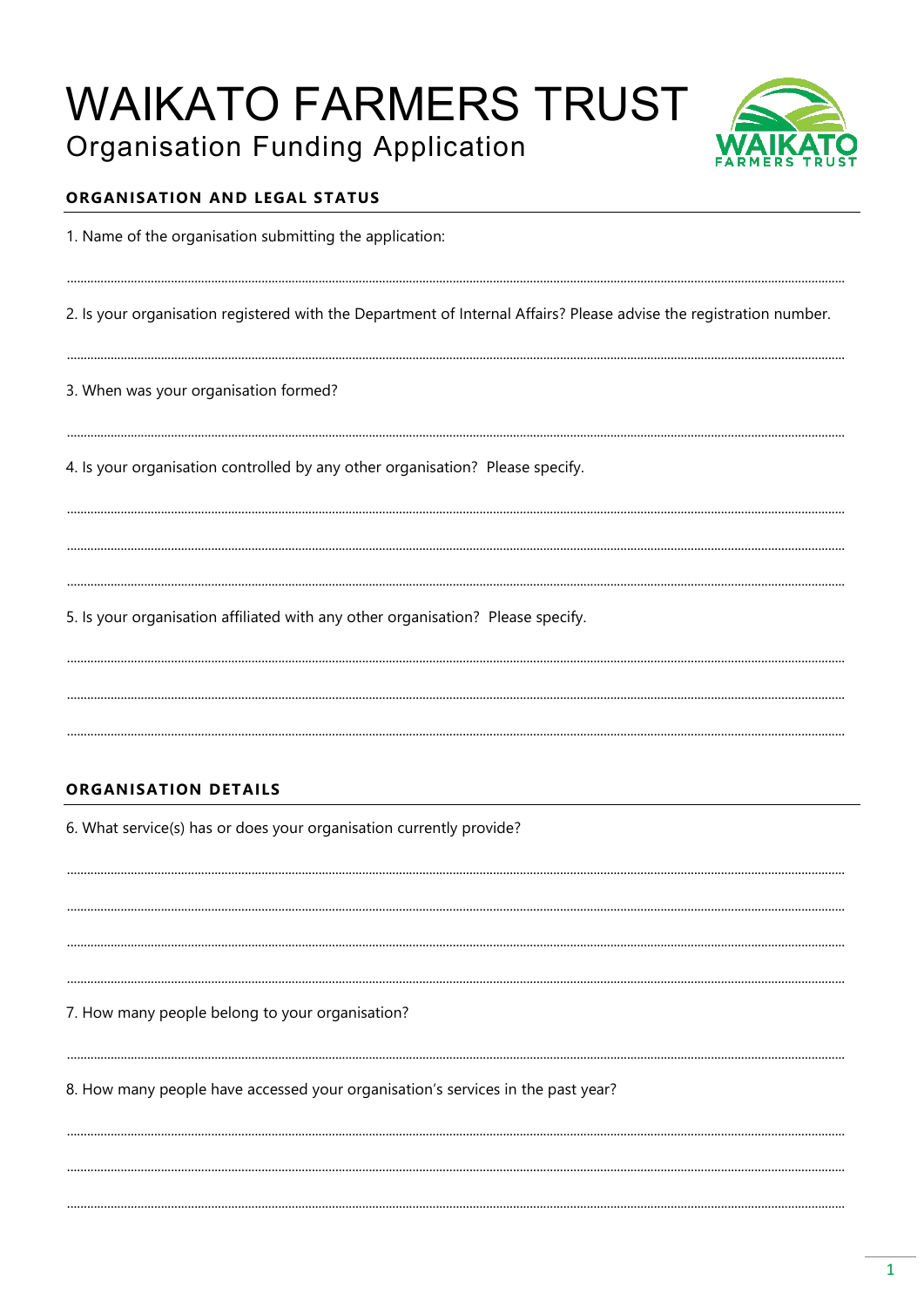9. What are your organisation's purposes and objectives?

10. What is the main location of your organisation?

11. What locations does your organisation service?

## **FINANCIAL SUMMARY**

12. What are your organisation's usual sources of funding?

Summary of financial year ending: \$ Income: Expenses:  $\hat{\mathcal{L}}$  $\frac{1}{2}$ Surplus (deficit): \$ Current funds held by your organisation:  $\overline{\mathsf{S}}$ Equity:

# A copy of the organisation's latest annual report, including statements of financial performance and financial position, are required.

13. If your organisation has previously received donations from Waikato Farmers Trust please indicate what it was for and the amount received.

| Year Donation<br>Received | Purpose of Funding | <b>Amount Received</b> |
|---------------------------|--------------------|------------------------|
|                           |                    |                        |
|                           |                    |                        |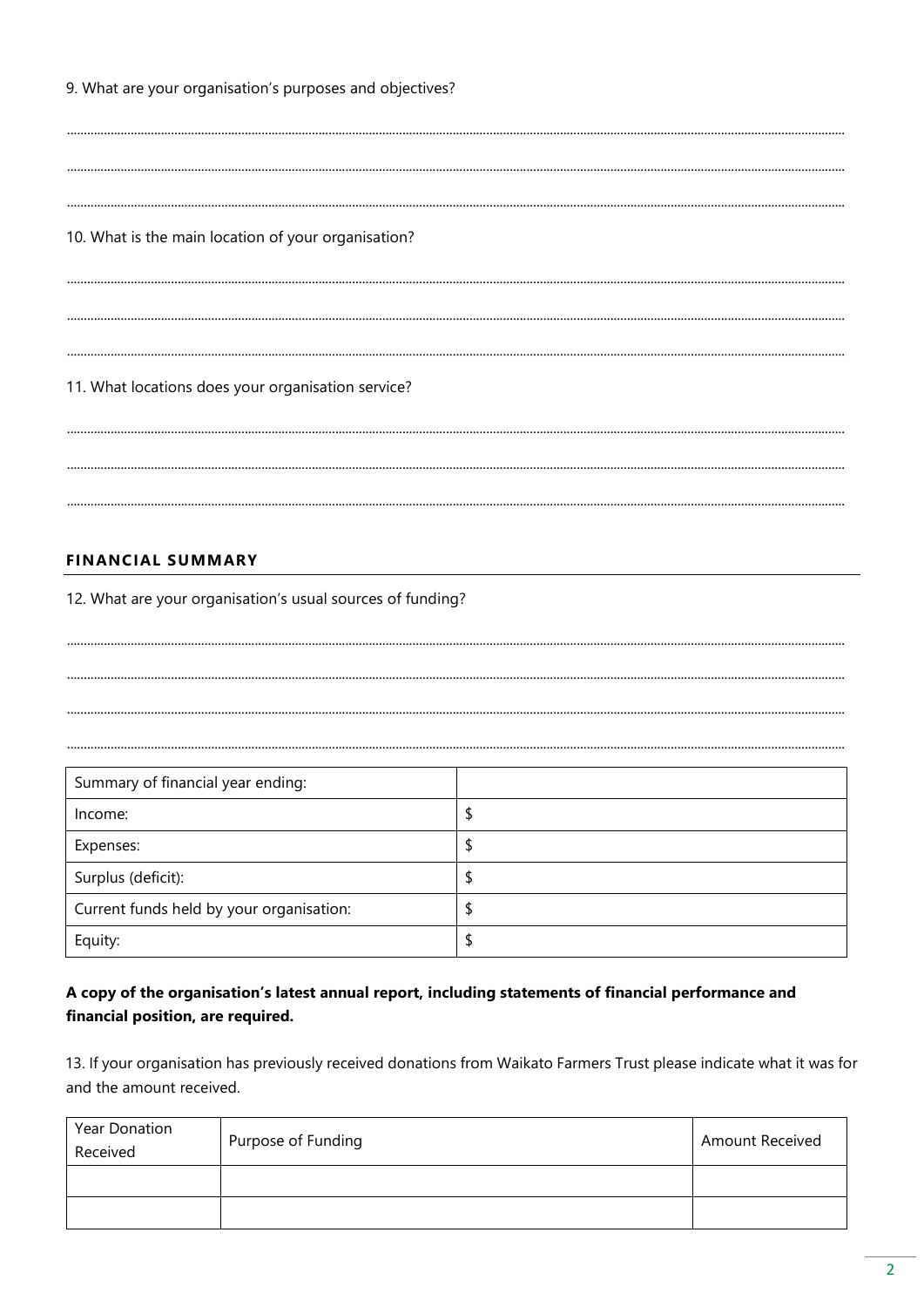#### **PROJECT DETAILS**

14. What is the nature of the project(s)? Please indicate if any funds are required for a specific purpose.

15. What will be the benefit to the community? For example, please indicate who will benefit, how many people will benefit, and what the benefit is? 16. When will the project start and finish? 17. Will the project have an economic, educational, social, or environmental benefit? Type of Benefit Detailed Description of Benefit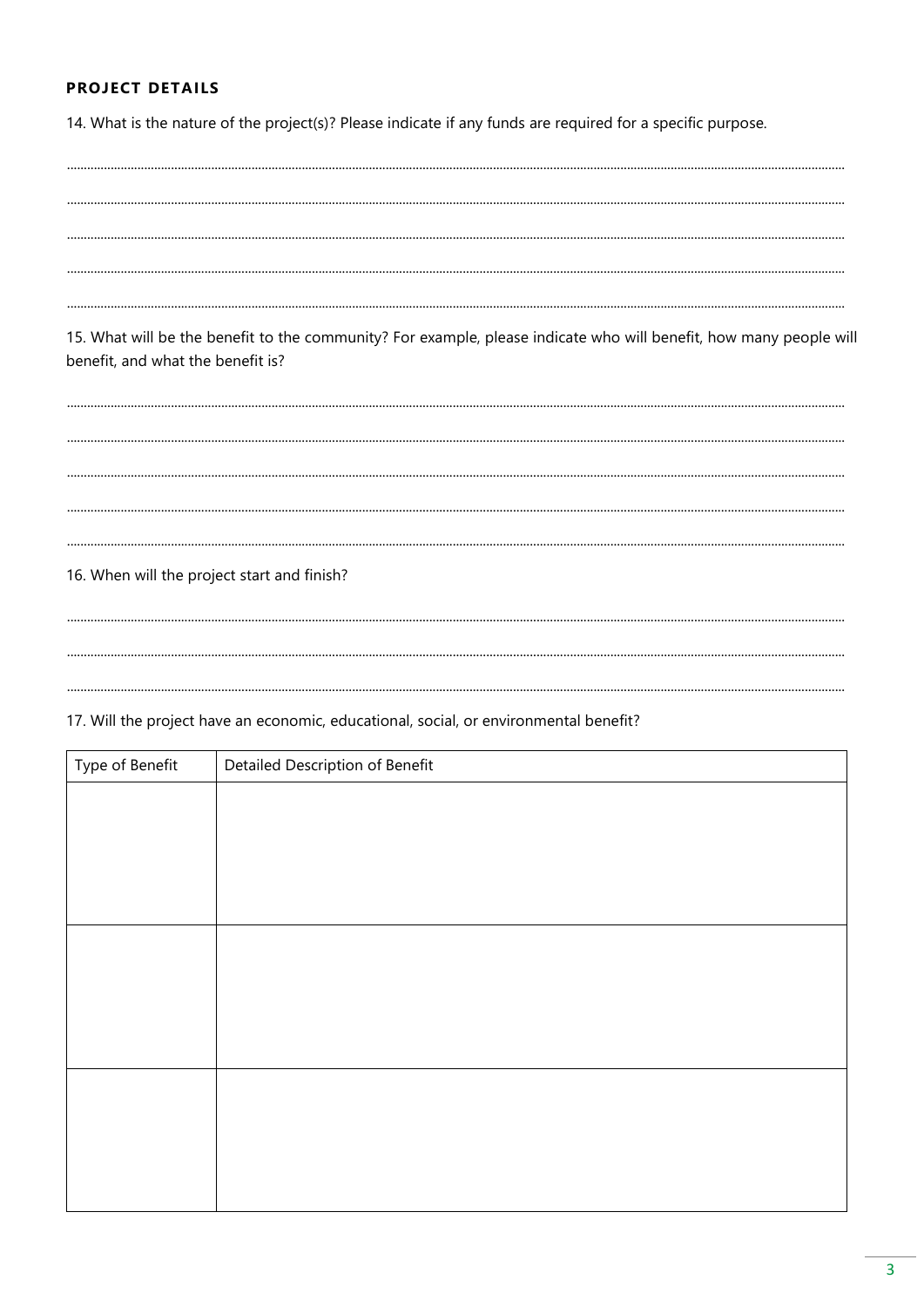18. Will there be any other benefits associated with the project? Please specify.

### **FUNDING REQUIREMENTS**

#### 19. What is the monetary amount you are seeking from Waikato Farmers Trust?

|                     | <b>Total Project</b><br>Amount | Amount of Funding | <b>Amount</b>         |
|---------------------|--------------------------------|-------------------|-----------------------|
| Project Description |                                | Applicant to      | <b>Requested from</b> |
|                     |                                | Contribute        | <b>WFT</b>            |
|                     |                                |                   |                       |
|                     |                                |                   |                       |

#### 20. How will you contribute to the funding requirements?

#### 21. At what stage(s) will the funding be needed?

| Project Description | Date Funding is<br>Required |
|---------------------|-----------------------------|
|                     |                             |
|                     |                             |

#### 22. Contact person and contact details for those responsible for the project:

| Name:      |  |
|------------|--|
| Email:     |  |
| Telephone: |  |

# 23. If your application is successful any funding payment will be made by way of direct credit to your nominated bank account. Please provide your bank details below and include a document verifying these details:

| Name of Account: |  |
|------------------|--|
| Account Number:  |  |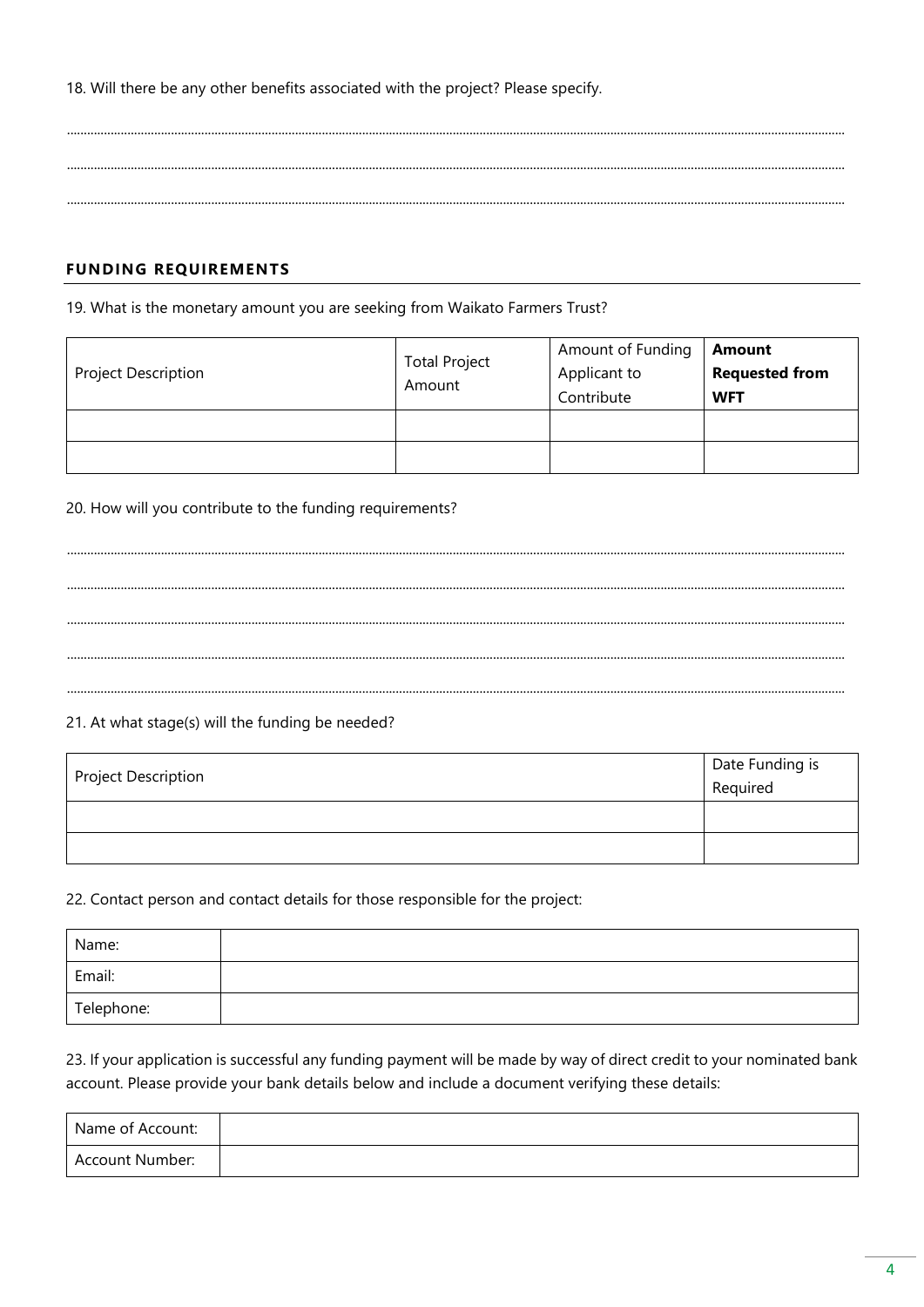#### **REFEREES**

8. Please provide names and contact numbers of two Referees:

| Name:  |  |
|--------|--|
| Email: |  |
| Phone: |  |

........................................................................................................................................................................................................................................

........................................................................................................................................................................................................................................

| Name:  |  |
|--------|--|
| Email: |  |
| Phone: |  |

#### **REPORTING**

25. If your application is successful you will be required to submit a final report to the Waikato Farmers Trust Board following the completion of the project. Please give details of the person responsible for reporting (if different from above):

| Name:      |  |
|------------|--|
| Email:     |  |
| Telephone: |  |

A report is required within 2 months of receiving funds unless otherwise agreed.

#### **SIGNING**

Signed: .............................................................................. Date: .............................................................................

I believe the above information to be true and correct. I understand that this information will be used by Waikato Farmers Trust to establish my need for funding and that I, or the Referees I have provided, may be contacted to obtain further information if required.